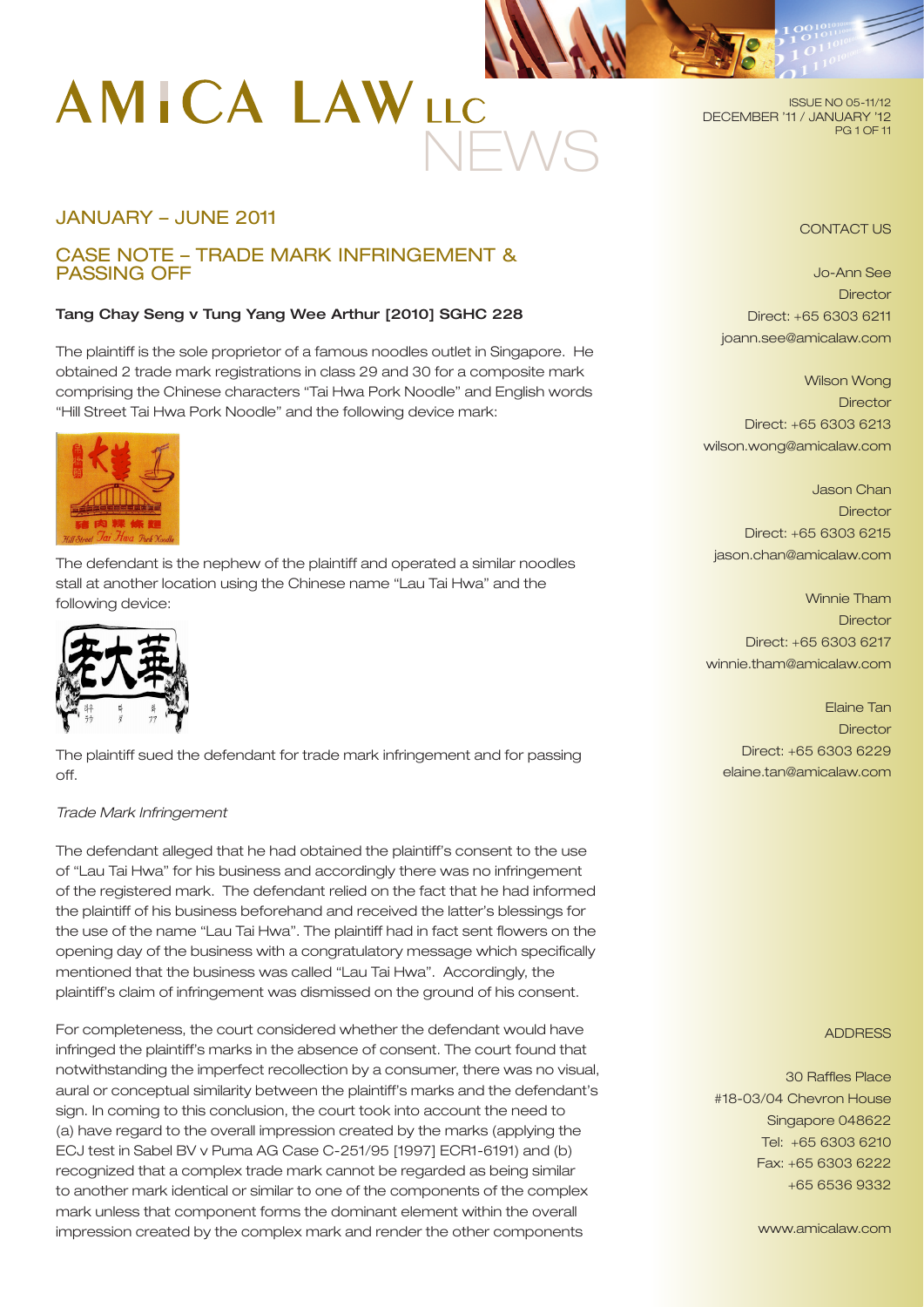

ISSUE NO 05-11/12 DECEMBER '11 / JANUARY '12 PG 2 OF 11

negligible within the overall impression (see Matratzen Concord GmbH v OHIM (Trademarks and Designs) Case T-6/01 [2002] ECR II- 4335). Accordingly, viewed as a whole and on the basis of their overall impression in the light of their distinctive and dominant components, the registered marks are obviously different from the defendant's sign such that they cannot be considered visually similar by a consumer with an imperfect recollection of the marks.

## *Passing off*

Despite these adverse findings of fact, the plaintiff nonetheless succeeded in establishing his claim in passing off. The court accepted that there was sufficient goodwill attached to the plaintiff's pork noodles business, especially since he had won a number of culinary awards. Insofar as the allegation of passing off relates to the use of the "Lau Tai Hwa" name, the court found that since there was consent given by the plaintiff, the claim cannot be sustained. However, the court found the defendant's reference and use of the awards and certificates belonging to the plaintiff suggested a link between his business and the plaintiff's business, and this was sufficient to result in passing off. Nonetheless, on the issue of damage, the court found that since the plaintiff had only one outlet with limited seating capacity and there was no evidence of actual monetary loss of or diversion of custom, , the court only awarded nominal damages of S\$1,000 for loss of goodwill.

## Clinique Laboratories, LLC v Clinique Suisse Pte Ltd and another [2010] SGHC 189

The plaintiff is the manufacturer of "CLINIQUE" skin care and cosmetic products and owns numerous registered trade marks around the world for its "CLINIQUE" mark. The mark is registered in Singapore in Class 3 for cosmetics, toiletries, perfumery, and non-medicated hair, skin and body care preparations, and Class 44 for services such as beauty consultation services regarding the selection and use of personal care and beauty products, and beauty treatment services. The plaintiff successfully sued the defendants, who operated a medical aesthetics clinic under the trading name "Clinique Suisse Pte Ltd" for trade mark infringement under Section 27(2)(b) Trade Marks Act (Cap. 332). The plaintiff also successfully obtained an injunction pursuant to Section 55 Trade Marks Act, restraining the defendants from further using any mark or business identifier comprising the "CLINIQUE SUISSE" mark (the "CLINIQUE SUISSE Mark") or any mark or business identifier which was identical with or similar to the CLINIQUE Mark in the course of trade or business.

## *Trade mark infringement*

The court found that there was both visual and aural similarity between the CLINIQUE mark and the CLINIQUE SUISSE mark. Although "clinique" was a French word for the English word "clinic", the court nonetheless found that through extensive use, the CLINIQUE mark had become distinctive of the plaintiff's goods and services and had attained a "high degree of fame", to the extent that it was understood by the public to function as a sign or badge of origin when used on beauty products.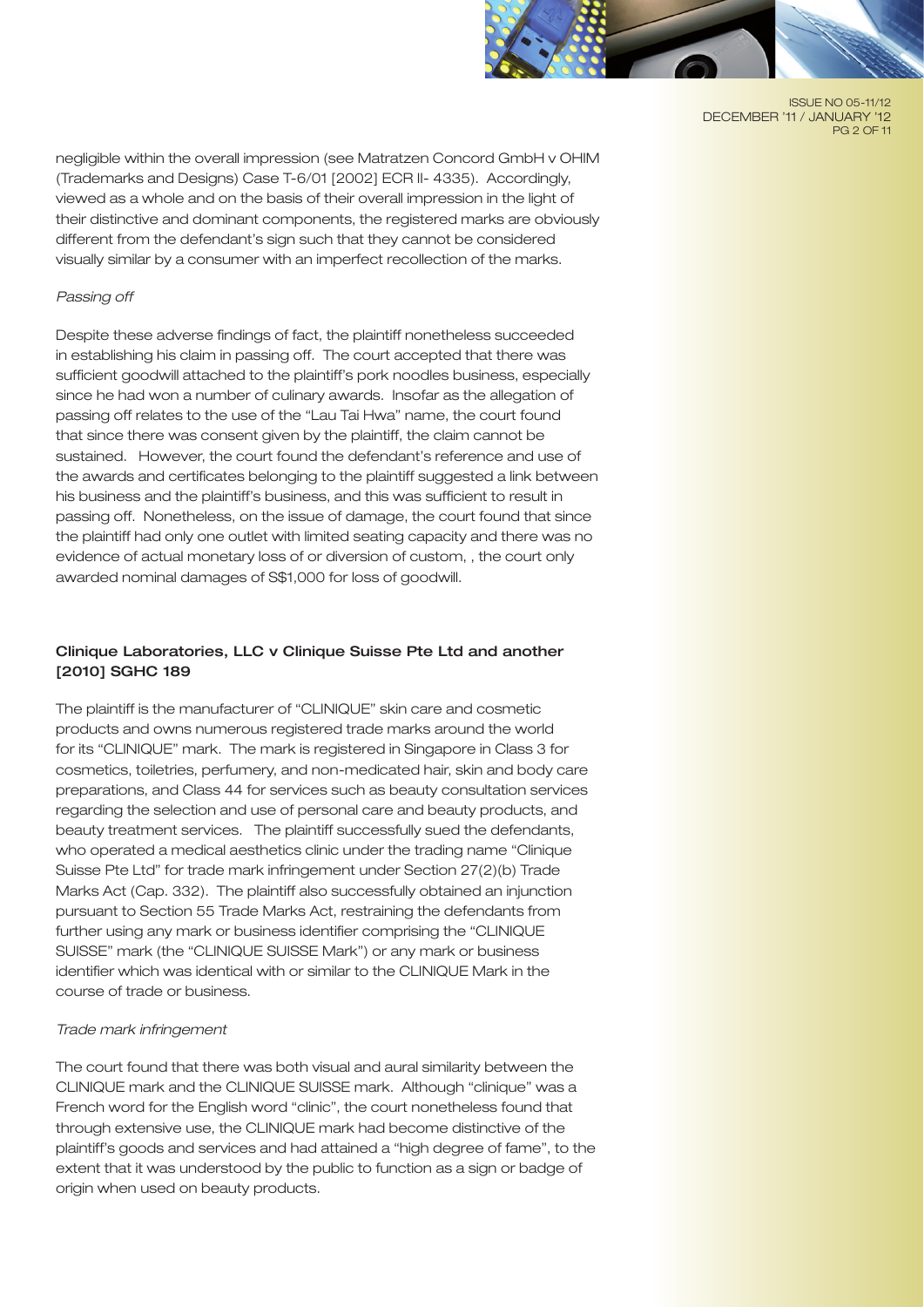ISSUE NO 05-11/12 DECEMBER '11 / JANUARY '12 PG 3 OF 11

The court also found that manner in which the Defendant had used its CLINIQUE SUISSE mark was similar to that of the plaintiff. There was in fact an "uncanny resemblance" in the packaging of the defendants' products and the appearance of the CLINIQUE SUISSE mark on the Defendants' products when compared with the plaintiff's products. Both products were packaged in a pastel coloured get-up and some of their products were in a similar distinctive shade of pink. Both marks had also almost exactly the same appearance, save that the Defendants' mark had a longer "tail" in the letter "Q" and an additional word "SUISSE", which the Court regarded as a mere add-on that did not change the impression that the defendants' products or services were associated with, or an extension or other line of the plaintiff's products or services, with a possible Swiss element or aspect.

The court also noted that even though the plaintiff traded in cosmetics goods in the general retail trade whilst the defendant's business was a specialised and licensed medical practice, the convergence of cosmetic skin care and pharmaceutical/medical industries in the production of "cosmeceuticals" meant a likelihood of confusion on the part of the public between the plaintiff's and the defendants' products and/or services. It was also held that since Clinique Suisse products could be purchased online without prior consultation of any doctors from the defendant's establishment, this meant that the channels of distribution were not distinguishable. Results of a street intercept survey also demonstrated that there was a likelihood of confusion on the part of the plaintiff's target customers between the plaintiff's brand and the Clinique Suisse brand.

Section 55 – Protection of Well Known Marks

The court also agreed that the CLINIQUE mark should be regarded as a wellknown mark in Singapore, that use of the CLINIQUE SUISSE mark in relation to the defendants' products and services would indicate a connection with the plaintiff's goods and services, and likely to damage the latter's interests by blurring and tarnishing the CLINIQUE brand.

The confusing similarity between the CLINIQUE mark and CLINIQUE SUISSE mark meant that there was a real likelihood that the use of CLINIQUE SUISSE and business identifier would blur the distinction between the plaintiff's and CLINIQUE SUISSE products and, in so doing, divert business away from the plaintiff to the defendants. Even if no business was diverted from the plaintiff, the use of the CLINIQUE SUISSE mark would take unfair advantage of the distinctive character of the CLINIQUE mark by riding on the CLINIQUE brand.

Further, the use of the CLINIQUE SUISSE mark could also likely tarnish the plaintiff's reputation, since evidence showed that the defendants did not conduct proper quality assurance tests and procedures for its products. The products also failed to comply with mandatory regulatory labelling requirements under Singapore law, and had in fact previously attracted negative publicity in the press. The use of the Clinique Suisse mark would also restrict any attempt by the plaintiff to expand into the medical or pharmaceutical industry in Singapore.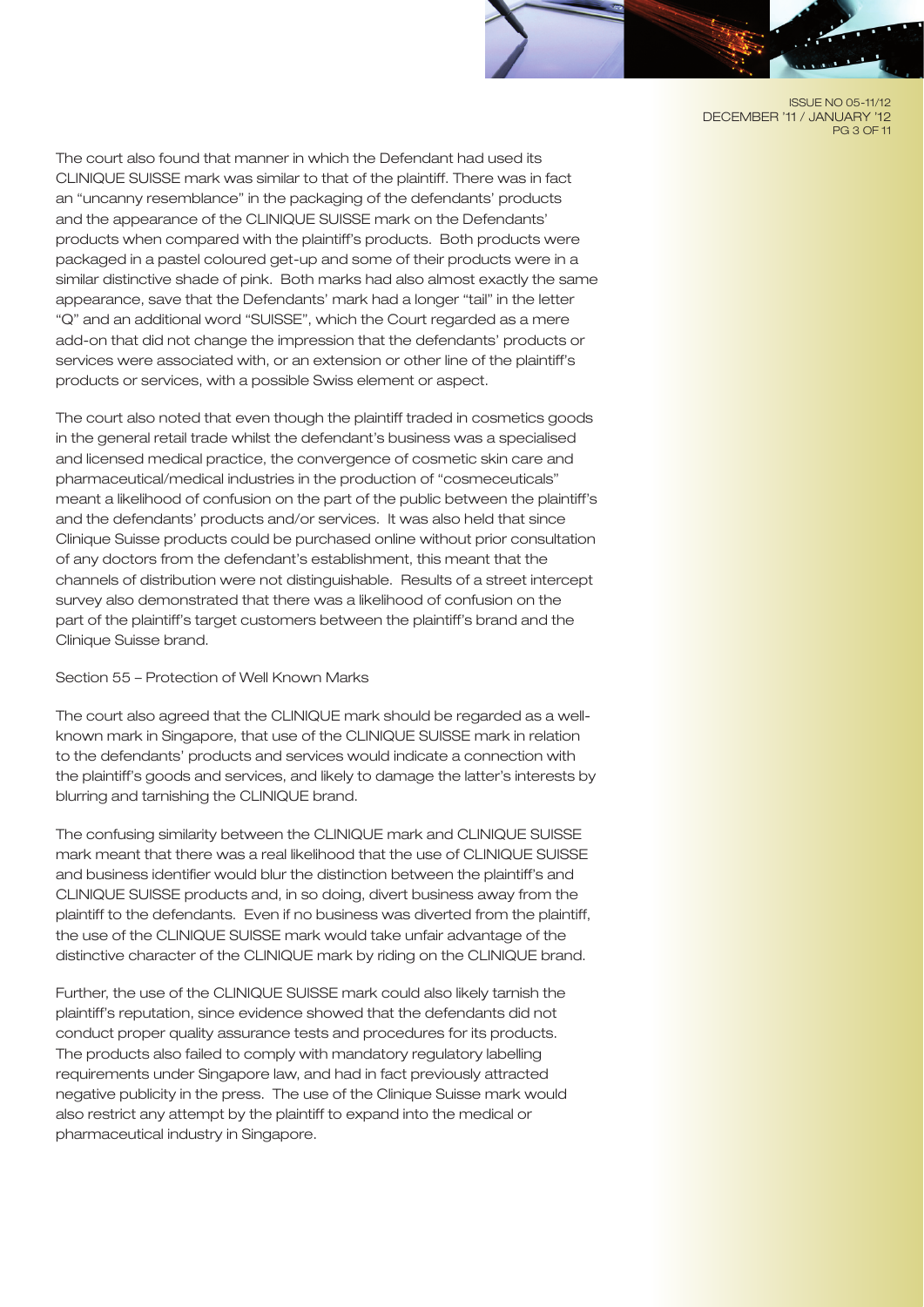#### ISSUE NO 05-11/12 DECEMBER '11 / JANUARY '12 PG 4 OF 11

## Ferrero SPA v Sarika Connoisseur Café Pte Ltd [2011] SGHC 176

The Defendant operates a café chain in Singapore known as "TCC-The Coffee Conoisseur Concerto" and offered a chocolate beverage advertised as "Nutello", which contained the well-known "Nutella" hazelnut spread as a key ingredient. Ferrero SPA sued for similar trade mark infringement of its NUTELLA trade mark, as well as infringement of a well-known trade mark and for passing off.

The Court found that a claim for similar trade mark infringement was established. The use of the offending sign in menus and promotional materials was sufficient to amount to trade mark use, namely, use to denote the origin of the beverage. The Court also found that the offending sign was visually, aurally and conceptually similar to the NUTELLA trade mark, especially since the latter being an invented was inherently distinctive. The Defendant had not made sufficient modification to its offending sign as to differentiate it dissimilar from the NUTELLA trade mark.

The Plaintiff also succeeded under passing off, as the use of the offending sign constituted a misrepresentation that the "Nutello" chocolate beverage was a product of, or connected to or associated with the Plaintiff.

# CASENOTE – TRADE MARKS PRACTICE

## Ozone Community Corp v Advance Magazine Publishers Inc [2010] 2 SLR 459

Advance Magazine Publishers was the registered proprietor of the word mark, GLAMOUR, in Class 16, in respect of "magazines, books and publications". Its GLAMOUR mark was used primarily for "GLAMOUR" magazine, a periodical devoted to women's fashion and beauty.

Ozone Community Corporation is a company in the design and retailing of fashion apparel and accessories. It had applied to register the word mark, HYSTERIC GLAMOUR in Class 16 for "paper and cardboard; industrial packaging containers of paper; towels of paper; table napkins of paper; hand towels of paper; handkerchiefs of paper; paper patterns; tailors' chalk; table cloths of paper; blinds of paper; banners of paper; flags of paper; baggage tags; printed matter; paintings and calligraphic works; photographs, photograph stands; playing cards; stationery and study materials". Its application was opposed by Advance Magazine and the matter was heard on appeal in the High Court.

Section 8(2)(b) states that a trade mark shall not be registered if it is so similar to an earlier trade mark and to be registered for goods or services identical with or similar to those for which the earlier trade mark is protected that there exists a likelihood of confusion on the part of the public. Similarity of marks in each aspect is essentially a question of fact. However, the law does not require all 3 aspects of similarities to be made out before a finding of similarity can arise. The relative significance of each aspect varies with the factual circumstances, especially with respect to the goods and types of mark involved. This means that trade-offs are possible between the 3 aspects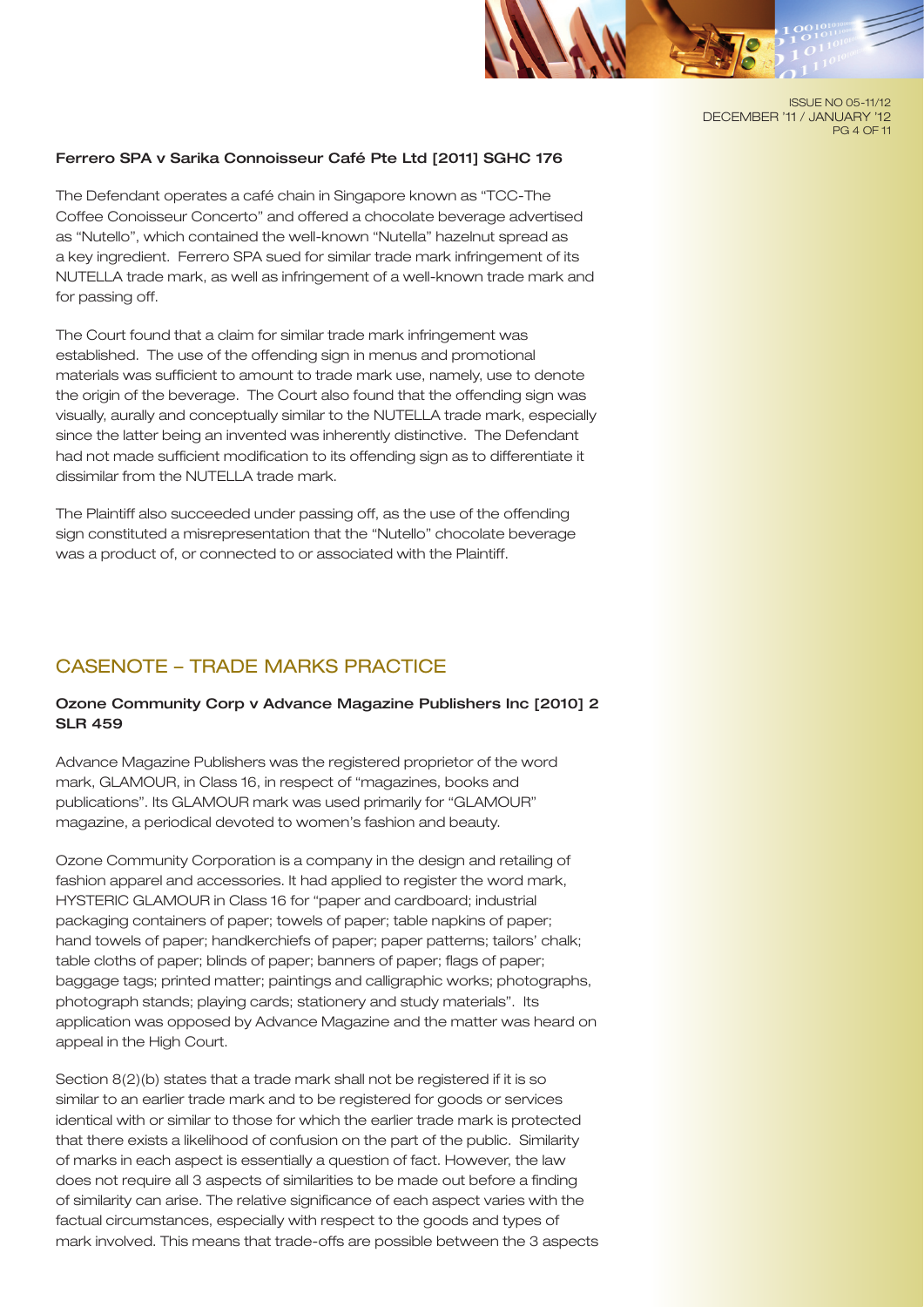

ISSUE NO 05-11/12 DECEMBER '11 / JANUARY '12 PG 5 OF 11

of similarity, for instance conceptual similarity could offset visual and aural similarities. The distinctiveness in the earlier trade mark is also an important factor in this inquiry.

The High Court found that Ozone's HYSTERIC GLAMOUR was not similar visual, aurally or conceptually to the GLAMOUR trade mark. Visually, although both word marks shared a common denominator in "glamour", there were numerous visual differences. The HYSTERIC GLAMOUR mark is longer and contains 15 letters in two words, compared to seven letters in within only one word for GLAMOUR. The prominent presence of the "hysteric" element meant that it was unlikely to be overlooked nor overshadowed by the "glamour" element by even a consumer with an imperfect recollection. In terms of aural similarity, the court found that first impression is important to the notional consumer and whilst the GLAMOUR mark would be pronounced as a single word, Ozone's HYSTERIC GLAMOUR would be pronounced as two separate and distinct words. The court hence found that HYSTERIC GLAMOUR was aurally dissimilar to the GLAMOUR mark.

As for determining conceptual similarity, the court examined the "idea" behind the earlier mark. The GLAMOUR mark had relied on the orthodox meaning of "glamour" and the presence of "hysteric" in Ozone's HYSTERIC GLAMOUR did modify the core concept or idea behind the word "glamour" and that the marks were "in some way" (as opposed to completely or to a large extent) conceptually similar.

The Court then found that as the GLAMOUR trade mark was also not inherently distinctive to begin with, being descriptive of the nature of the goods and services provided, and there was insufficient evidence to show that the GLAMOUR mark was so extensively used that it had acquired distinctiveness through use in Singapore, the Court found that the marks were not similar and the opposition failed.

When comparing similarity of goods, the court found there was only a little overlap between Ozone's goods in terms of "printed matter" and AMP goods, and Ozone's "other goods" were dissimilar. Ozone's "other goods" were also functionally different from AMP's goods. The parties' target consumers were also different and thus there was little or no competition between AMP goods and Ozone's "other goods". Disparate trade channels were also used. Since only "printed matter" in Ozone's goods was similar to Advance Magazine's goods, and its other goods were dissimilar, the requirement of similarity of goods was satisfied only to a limited extent.

Lastly, on the element of likelihood of confusion, it must be shown that consumers would be confused as to the origin of the goods or services or erroneously assume some broader kind of economic connection between the users of marks. The test was based on "ordinary, sensible members of the public" (not "the man in a hurry") and the relevant public here was literate, educated, exposed to the world and unlikely to be easily hoodwinked, and would be reasonably discerning in selecting good, even for "printed matter".

The court noted that both marks had co-existed on the United Kingdom Trade Marks Register for Class 16 goods since 2001. It also took a global assessment of all factual circumstances, including extraneous factors (such as the actual use of the mark, reputation of the earlier mark, packaging of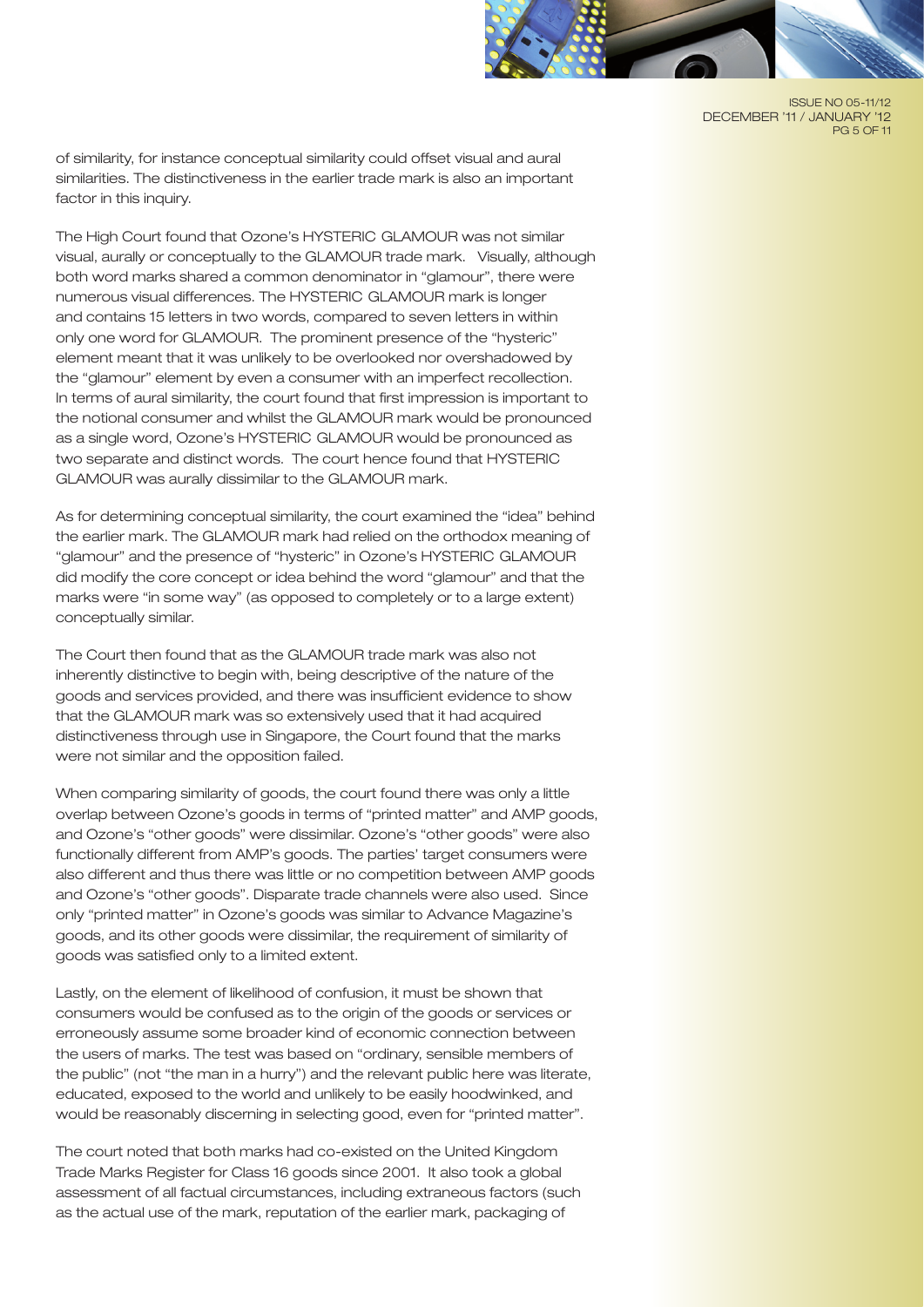ISSUE NO 05-11/12 DECEMBER '11 / JANUARY '12 PG 6 OF 11

goods and how the goods were to be sold) to establish the strength of similarity and concluded that there was no likelihood of confusion, real or hypothetical (though there was little evidence here to consider this point). Upon analysis, the court concluded that there was no genuine and properly substantiated likelihood of confusion.

#### *Passing Off*

Advance Magazine also sought to rely on Section 8(4) TMA, which states that a trade mark shall not be registered if its use in Singapore is liable to be prevented under passing off law. The court also found that Advance Magazine failed to establish its case under this head. Since the GLAMOUR mark was held to be descriptive, the law imposes a higher burden to establish the existence of goodwill. This burden of proof was not discharged given the inadequate sales volume and promotional/ advertisement figures in Singapore. hence, it could not be said that the GLAMOUR mark had acquired a "secondary meaning" and become distinctive of Advance Magazine. As for misrepresentation, the court found that there was no likelihood of confusion or deception since the average reasonable person would recognize that both marks were visually and aurally dissimilar, that the "glamour" element in both marks was merely descriptive and not inherently distinctive nor distinctive by use and differences in most of the goods concerned.

## CASE NOTE- COPYRIGHT

## RecordTV Pte Ltd v MediaCorp TV Singapore Pte Ltd [2010] SGCA 43

A recent decision of the Court of Appeal in Singapore indicates that the courts are prepared to be open-minded and progressive in interpreting copyright legislation to ensure that technological advances with clear legitimate and beneficial uses to the public are not curtailed and to avoid allowing expansive claims by copyright owners to hinder creativity and innovation, whilst striking a just and fair balance between the interests of consumers, copyright owners and technology and service vendors

In our previous Update, we had reported on the case of *RecordTV Pte Ltd v MediaCorp TV Singapore Pte Ltd and others [2010] 2 SLR 152*, where the High Court had found that providing an automated Internet-based recording service of free-to-air broadcasts had infringed copyrights in the broadcasts owned by MediaCorp. In providing the service/facilities, the defendant (RecordTV) was found to have authorized the primary act of infringement (copying by end-users), infringed the communication rights by transmitting the broadcasts and the safe-harbour provisions available to network service providers did not apply since it did not merely provide network connection services but commercial services of recording and playback.

The Court of Appeal agreed with the court below that RecordTV did not copy the works within the meaning of the Copyright Act and that it was the end users instead who copied the shows by their own actions in requesting the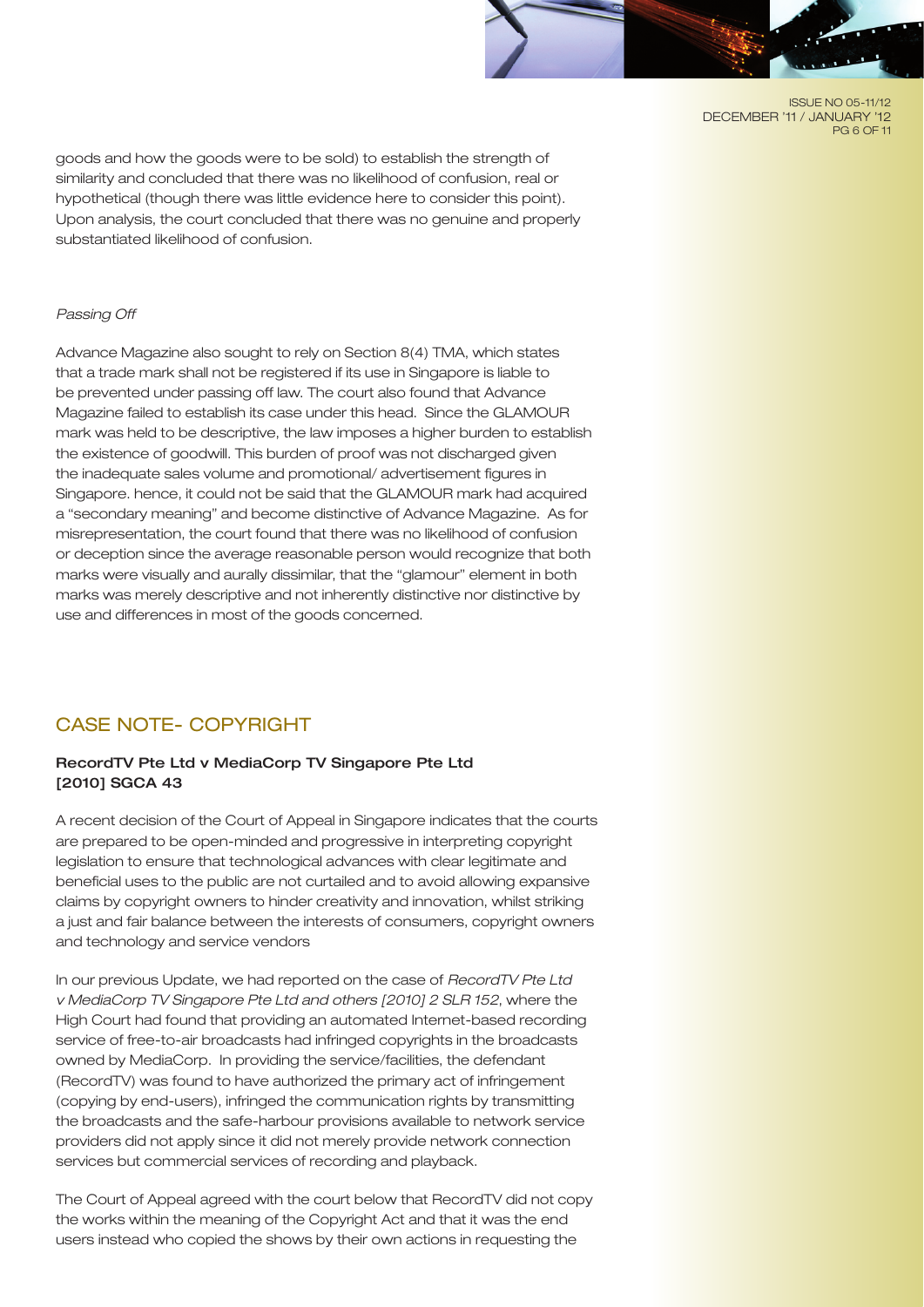ISSUE NO 05-11/12 DECEMBER '11 / JANUARY '12 PG 7 OF 11

recording of those shows using RecordTV's services/facilities. The Court adopted the approach of the US Court of Appeals for the Second Circuit in *The Cartoon Network LP, LLLP v CSC Holdings, Inc 536 F 3d 121 (2nd Cir, 2008)* which found that

"… In determining who actually 'makes' a copy, a significant difference exists between making a request to a human employee, who then volitionally operates the copying system to make the copy, and issuing a command directly to a system, which automatically obeys commands and engages in no volitional conduct. … Here, by selling access to a system that automatically produces copies on command, [the defendant] more closely resembles a store proprietor who charges customers to use a photocopier on his premises, and it seems incorrect to say, without more, that such a proprietor 'makes' any copies when his machines are actually operated by his customers.

… we do not think it sufficiently proximate to the copying to displace the customer as the person who 'makes' the copies when determining liability under the Copyright Act [17 USC (US)]. [The defendant], we note, also has subscribers who use home VCRs or DVRs (like TiVo), and has significant control over the content recorded by these customers. But this control is limited to the channels of programming available to a customer and not to the programs themselves. [The defendant] has no control over what programs are made available on individual channels or when those programs will air, if at all. In this respect, [the defendant] possesses far less control over recordable content than it does in the VOD [video-on-demand] context, where it actively selects and makes available beforehand the individual programs available for viewing. "

In other words, the Court of Appeal found that it was the end users who made the copies; to design, house and maintain remote-storage recording facilities did not amount to an acting of making a copy – that act was done by end users, just like a person using a video cassette recorder to copy a TV show. There was no volitional conduct on the part of the service provider in providing a system that automatically obeys the commands of the end users. The end-product is merely a time-shifted recording done by the end-user and fundamentally, time-shifting recording and playback is a perfectly legitimate activity so long as it does not constitute copying copyright-protected material or communicating such material to the public. The users had to be legally entitled to view and record the MediaCorp shows before they could avail themselves of RecordTV's service to record those shows and all that the latter did was merely to provide them with the advantages and convenience of a time-shifting service, which MediaCorp itself did not provide.

The Court also opined that RecordTV's services not only serve the same purpose as the traditional video cassette or digital video recorder (viz, to allow time-shifting), but also represented a significant technological improvement over those devices with tangible benefits of greater convenience and ease of use.

Section 16(6) Copyright Act provides that a communication is regarded to have been made by the person responsible for determining the content of the communication at the time the communication is made. To "communicate" is to "transmit by electronic means… and includes the making available of a work or other subject-matter (on a network or otherwise) in such a way that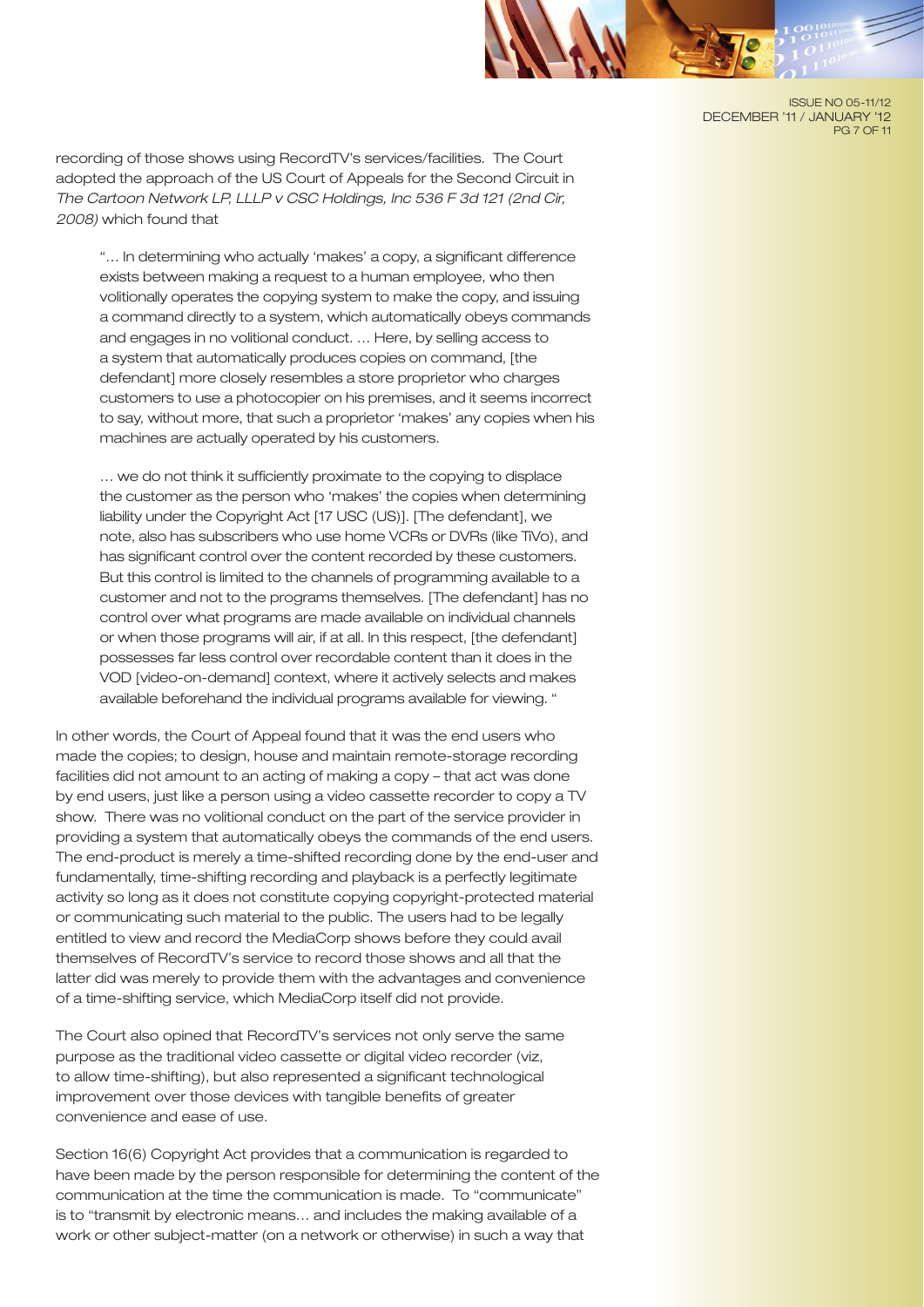

ISSUE NO 05-11/12 DECEMBER '11 / JANUARY '12 PG 8 OF 11

the work or subject-matter may be accessed by any person from a place and at a time chosen by him."

The Court of Appeal disagreed with the trial Judge and found that RecordTV did not communicate the MediaCorp works to the public. There was no communications to "the public" since the end users of the RecordTV's service had to possess valid television licences, which indicated that such end users had a lawful existing relationship with MediaCorp as licensees to watch the free-to-air works. That being the case, such users are not members of "the public" within the relevant communication rights in the Copyright Act.

Further any communications made by RecordTV to end users were made privately and individually and it was not correct to claim that the aggregate of all the private and individual communications made to each of the end users should transform the nature of such communications into "public" communications. Whilst any member of the public could register with RecordTV to become a registered end user, he had no immediate access to all (or any) of the MediaCorp works already recorded by RecordTV. RecordTV's service was not a video-on-demand service whereby RecordTV shared a library of recorded works with end users; rather, a registered end user was only allowed to access and view time-shifted recordings of the specific MediaCorp shows which he had first requested to be recorded.

The Court of Appeal also found that RecordTV cannot be regarded as being the communicator of the MediaCorp works to the public (ie, the party making the communications) since it was not responsible for determining the content of the communication, which is the time when RecordTV makes available those shows on its server and made them accessible to those end users who had requested the recordings. The only MediaCorp works that were "communicated" were those shows that appeared on each end user's playlist, and since the exact make-up of each playlist depended on the specific shows which each end user had requested to be recorded, the person responsible for determining the content of the communication at the time the communication was made would be that end user himself.

On the issue of whether RecordTV is liable for authorizing the copying and/or the communication to the public of the MediaCorp works by the end user, the Court affirmed that to "authorise" meant to grant or purport to grant, whether expressly or impliedly, to a third person the right to do the act complained of, regardless of whether the intention was that the grantee should do the act on his own account or only on account of the grantor. Such authorisation could only emanate from someone having or purporting to have authority to grant the right to do the act complained of and an act was not authorised by a person who merely enabled, possibly assisted or even encouraged another to do that act, but who did not actually have or who did not purport to have any authority which he could grant to justify the doing of that act. The Court extensively discussed established and recent caselaw from UK and Australia, including *University of New South Wales v Moorhouse (1975) 133 CLR 1, Roadshow Films Pty Ltd v iiNet Limited (No 3) [2010] FCA 24, CBS Inc and Another v Ames Records & Tapes Ltd [1982] Ch 91, CBS Songs Ltd v Amstrad Consumer Electronics Plc [1988] AC 1013, Twentieth Century Fox Film Corporation v Newzbin Limited [2010] EWHC 608 (Ch)* and *Cooper v Universal Music Australia Pty Ltd (2006) 237 ALR 714.* 

As only those end users who held valid television licences were entitled to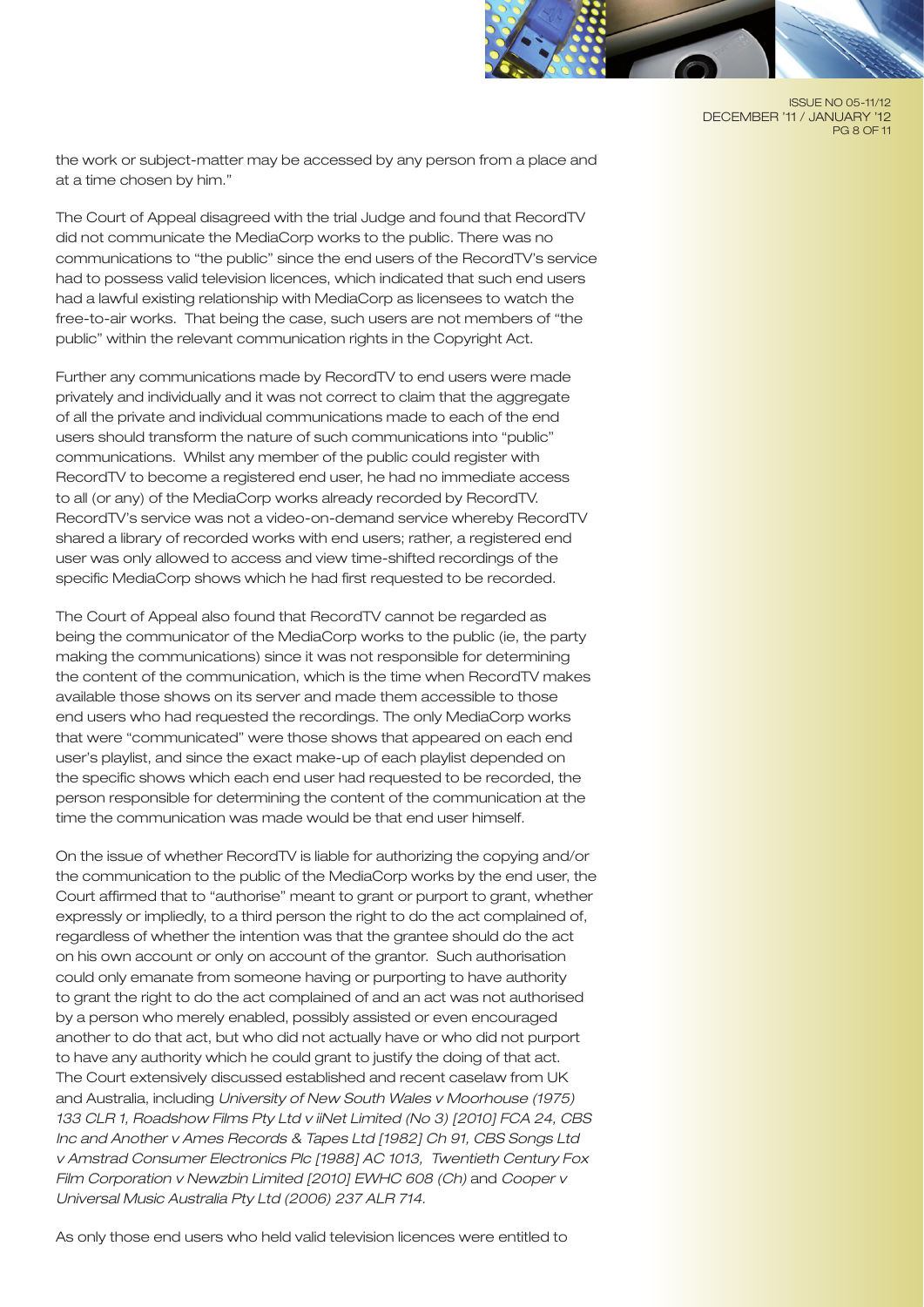#### ISSUE NO 05-11/12 DECEMBER '11 / JANUARY '12 PG 9 OF 11

sign up and use RecordTV's services to record MediaCorp shows, RecordTV could not have granted any right to the users to copy the MediaCorp shows and/or communicate them to the public as it did not itself have the right to copy and/or communicate to the public those shows.

In any case, RecordTV had warned users that the copying of certain shows might require permission and that it had no authority to grant the same, and the service should only be used to record only those programmes which they would otherwise be able to watch and record legally. There was no authorization that users could copy or communicate the MediaCorp shows to the public. Specifically, it was found that:

- (a) whilst RecordTV had the power to prevent any such infringement, nonetheless, there was no reason to do so since it had expressly required end users to hold valid television licenses that allowed them to watch or record the MediaCorp shows;
- (b) RecordTV was mere conduit to enable users to time-shift their viewing of the MediaCorp shows;
- (c) RecordTV took adequate steps, in its Terms of Use, to restrict the use of its services to valid licence holders and for personal, private and domestic use;
- (d) recorded shows were "streamed" to users rather than downloadeded into their computers, preventing any subsequent extraction, modification or exploitation of the recordings for further downstream transmission; and
- (e) there was no evidence that RecordTV had any knowledge of improper usage of the services nor should any knowledge be imputed.

The Court observed in passing that where the Copyright Act is unclear as to how much copyright protection ought to be granted to a copyright owner, the courts should not be quick to construe a statutory provision so liberally as to deter or restrict technological innovations by preventing them from being applied in a manner which would benefit the public without harming the rights of the copyright owner. Given public outcry over what is perceived by the public to be oppressive and heavy-handed responses by copyright owners, the RecordTV decision is perhaps the first signal that courts are not adverse to reigning in the claims of copyright owners to take into account public interests.

# CASE NOTE - COPYRIGHT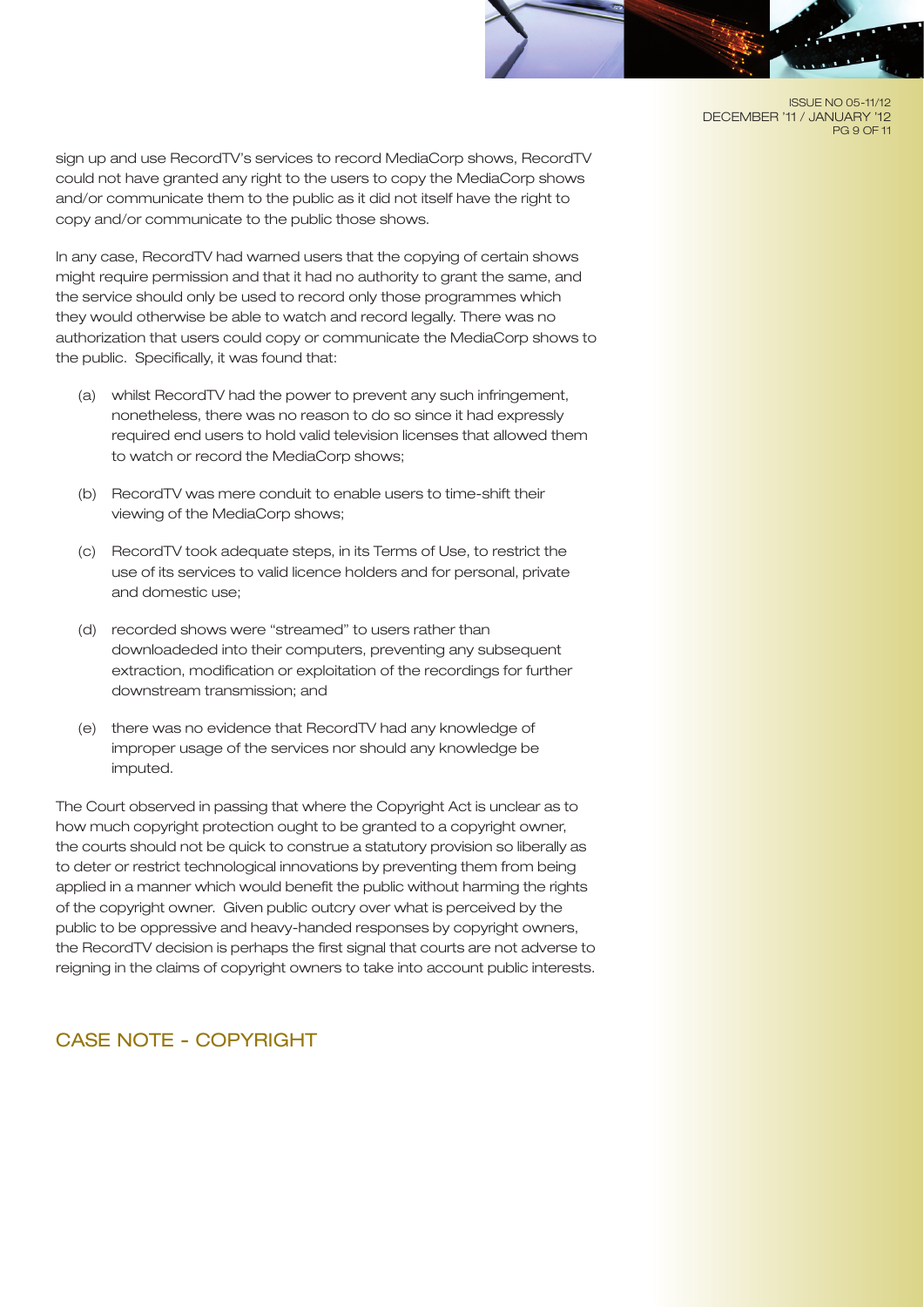ISSUE NO 05-11/12 DECEMBER '11 / JANUARY '12 PG 10 OF 11

Asia Pacific Publishing Pte Ltd v. Pioneers & Leaders (Publishers) Pte Ltd [2011] SGCA 37

This case arose from an appeal to the Court of Appeal against a decision from the High Court below. This appeal considered the novel issue of whether an incorporated body can be the author of an original work that enjoyed copyright protection. The High Court below had held that an incorporated body can be the author of such an original work. The Court of Appeal disagreed and held that copyright protection required the identification of a human author or authors, and that an incorporated body cannot be an author of a copyrighted work.

The Respondent/Plaintiff is the publisher of a horse-racing magazine known as "Punters' Way", while the Appellant is the publisher of another horseracing magazine known as "Racing Guide". The Respondent asserted that it was the author of the "Punter's Way" magazine and that it was entitled to copyright protection in the format, presentation and compilation of horseracing information in its magazine, particularly in a set of four tables containing such information. The Respondent alleged that the Appellant/Defendant's "Racing Guide" contained horse-racing information in tables arranged in the same sequence and/or in a substantially similar manner to its tables, and therefore infringed its copyright. The question then arose as to whether an incorporated body could be the author of a copyrighted work.

The Court of Appeal found that looking at the historical roots and evolution of copyright law, the objective of copyright law has always been to encourage the creativity of natural persons. The concept of authorship by natural persons is therefore integral to copyright, as no such protection can be accorded without an author from which an original work emanates, and from which the legal rights flow. The Court of Appeal was of the view that the author had to be a person (and not an incorporated body) for the following reasons:

- The European doctrine of droit moral (moral rights) under which the author's intellectual and creative rights in their works were recognized in addition to their economic rights, was consistent with the view that an author must be a person.
- The duration of copyright protection has always been based on the author's life expectancy. The underlying rationale for extending protection beyond an author's life was also to benefit two generations of the author's heirs. Incorporated bodies could never have been contemplated to have been "authors" for the purposes of copyright.
- The High Court erred in holding that an incorporated body could be an author of an original work on the basis of Sections 28(3) and 29 Copyright Act (Cap. 63). These provisions were only applicable where a work is unpublished before the death of the author, or where there was an anonymous and pseudonymous work. These provisions did not apply to the case on appeal.
- If an incorporated body could be an author, then it could enjoy a perpetual monopoly over its copyrighted works. This would be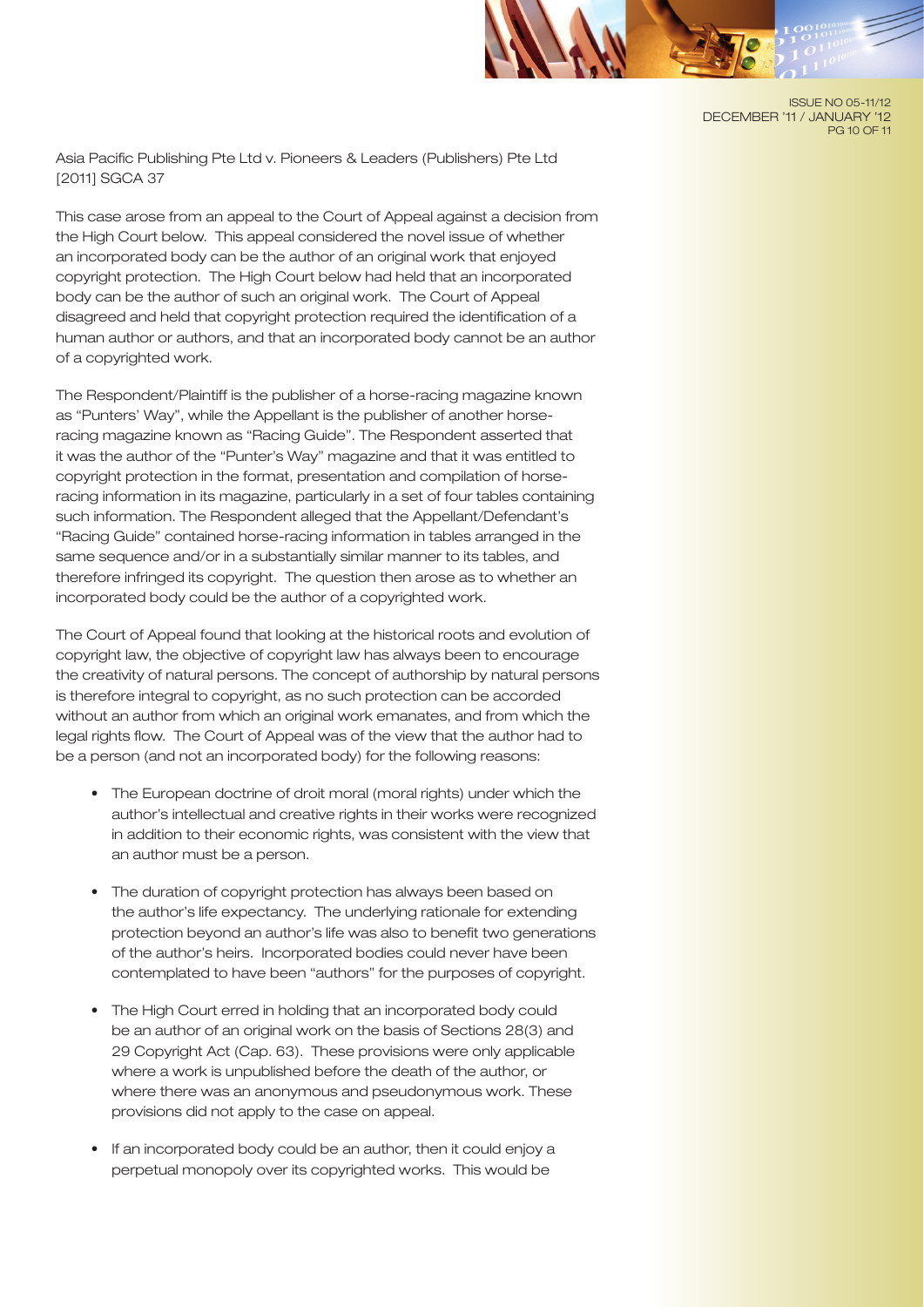

ISSUE NO 05-11/12 DECEMBER '11 / JANUARY '12 PG 11 OF 11

against the underlying policy of the Copyright Act, which seeks to strike a balance between public and private interests by according copyright protection for a limited duration

Authorship by a company could never have been contemplated by the Statute of Anne (the first copyright statute passed in UK in 1709) as companies operating as distinct legal entities were not a typical feature of commerce when this statute was enacted, and the separate legal corporate personality of a company was only recognized in the late 19th century.

In addition, the Court of Appeal emphasized the threshold need to identify an author, before a work can be considered original. This is because the test for originality requires proof that the work originated with an author (or joint authors) from some independent intellectual effort. The Court of Appeal clarified that it is not necessary to name each and every author to make out a claim for copyright protection, as long as it can be established that the work in question generated from one or more human authors.

On the facts, the Court of Appeal found that the collection of the horseracing data, and the organization and selection of such data were either computerized or done by separate people, and based on the evidence submitted, each individual's responsibility and contribution (which had not been particularized) was insufficient to render the individual an author, or joint author of the Tables. The Court of Appeal further opined that where there is a high degree of automation, there may be no original work for the reason that there are no identifiable human authors. It was also held that the statutory presumption in Section 132 Copyright Act (relating to the presumption of copyright subsistence and copyright ownership in works that are published with a publisher's name) could not apply, as the fact of authorship was in dispute in this case and the Appellant had adduced evidence that copyright does not subsist in the Tables since there is no author.

# CASENOTE - PATENTS

## MARTEK BIOSCIENCES CORP V. CARGILL INTERNATIONAL TRADING PTE LTD [2010] SGCA 51

This decision arose from an appeal by Martek Biosciences Corp ('the appellant') against the decision of the High Court rejecting its Interlocutory Application for leave to adduce further evidence (viz, the result of a repeat experiment) under O 87A r 13(2) Rules of Court. The leave sought is in relation to a pending appeal against the revocation of the appellant's Singapore patent.

O 87A r 13 (2) provides that "An appeal [under O 87A r 13] shall be by way of rehearing and the evidence used on appeal shall be the same as that used before the [Patents] Registrar and, except with the leave of the Court, no further evidence shall be given. " However, under Order 57 r 13(2), it is provided that the Court of Appeal shall power to receive further evidence on questions of fact but on appeal from any judgment after trial or hearing of any matter on the merits, no such evidence (other than matters occurring after the trial or hearing) shall be admitted except on special grounds.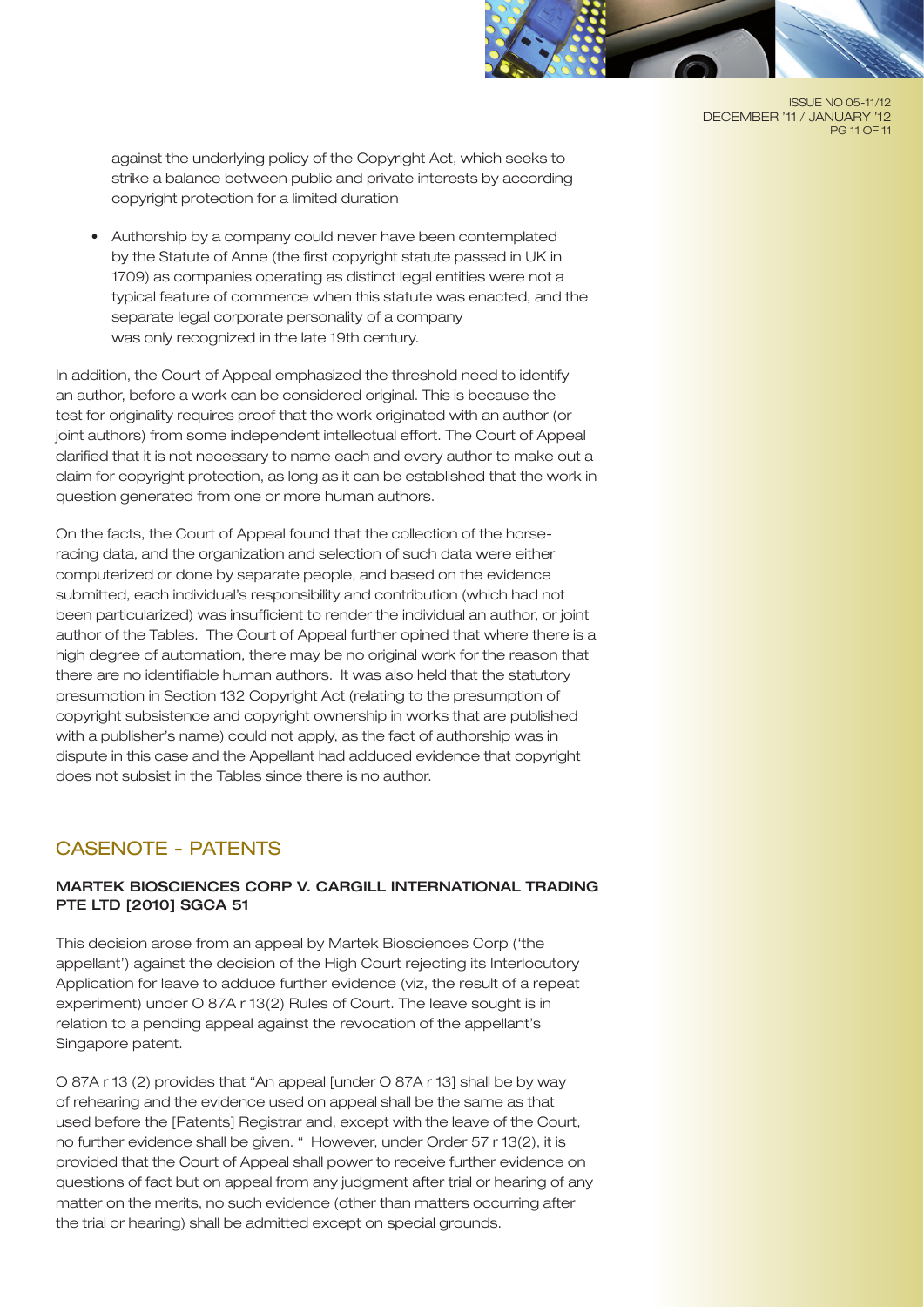#### ISSUE NO 05-11/12 DECEMBER '11 / JANUARY '12 PG 12 OF 11

The Court clarified that it is erroneous to treat Order 57 r 13(2) as being identical to O 87A r 13(2) due to the additional requirement of "special grounds". Thus, the *Ladd v Marshall* test that applies for any admission of new evidence under Order 57 in any appeal should not be applied too rigidly. This means that even though an appellant has not satisfied the Ladd v Marshall test, the application to adduce further evidence might still succeed if there are 'other compelling factors'. Nevertheless, the *Ladd v Marshall* test still serves a useful guideline when considering whether leave should be granted under O 87A r 13.

## *Not obtainable with reasonable diligence previously*

The Court found that the first condition was not satisfied and observed that the Appellant could have carried out the experiment prior to the hearing before the tribunal below or applied for leave during the hearing to conduct the experiment and adduce the results or at the very least, applied for leave to adduce the evidence after the close of the hearing before the tribunal and release of the judgment.

## *Having important influence*

The Court found that this condition was satisfied as the leave was sought to conduct a repeat experiment to verify the accuracy of a particular claim, which appeared central to the tribunal's decision.

## *Be credible though not incontrovertible*

The Court found that the Appellant failed to show that the evidence was credible. No report or document about the results of the experiment or details thereof was disclosed and the Appellant was vague in its description of the evidence.

## Hunt-Wesson factors

The Court observed that although *Hunt-Wesson Inc's Trade Mark Application* [1996] RPC 233 is concerned with trade mark proceedings, the factors set out by Laddie J in that case can form useful guidelines even in patent proceedings. The *Hunt-Wesson* factors are as below:

- Whether the evidence could have been filed earlier and, if so, how much earlier.
- If [the evidence] could have been [filed earlier], what explanation for the late filing has been offered to explain the delay.
- The nature of the trade mark.
- The nature of the objections to it.
- The potential significance of the new evidence
- Whether or not the other side will be significantly prejudiced by the admission of the evidence in a way which cannot be compensated, e.g. by an order for costs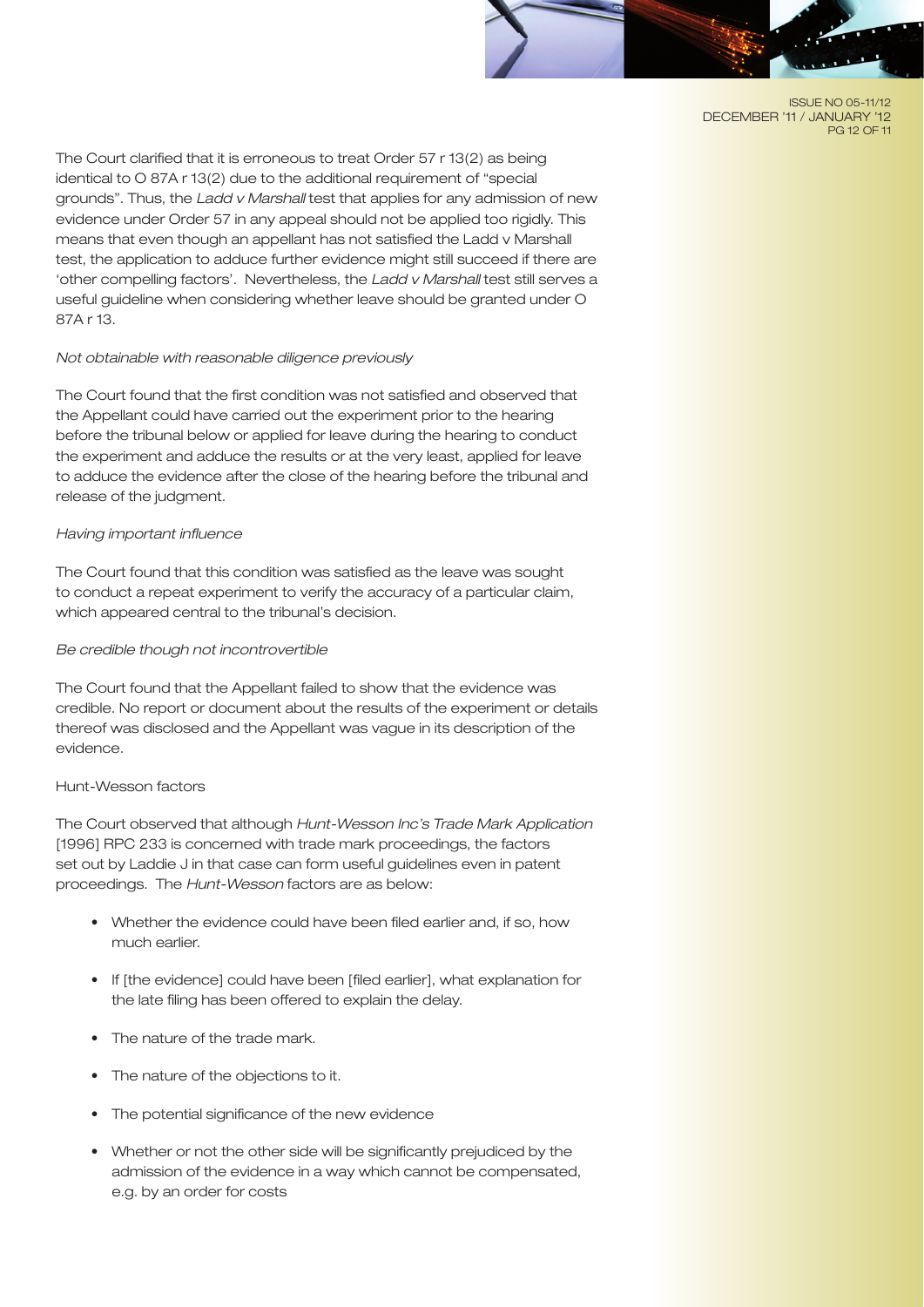#### ISSUE NO 05-11/12 DECEMBER '11 / JANUARY '12 PG 13 OF 11

- The desirability of avoiding multiplicity of proceedings.
- The public interest in not admitting onto the register invalid trade marks.

## *The desirability of avoiding multiplicity of proceedings*

The Court distinguished between a party seeking to oppose the registration of a patent and a party seeking to bolster the registration of its patent. In the former case, the court may be more inclined to grant leave to adduce further evidence. This is because a party which opposes the registration of a patent is 'to a certain extent, doing a public service in terms of preventing unworthy inventions and products from monopolising the market', and if that party is not allowed to produce the best evidence, and the patent remains on the register, another party can subsequently challenge that invention, thus provoking multiple proceedings.

In the latter, the court is more reluctant to grant leave because a party seeking to assert a proprietary right in a patent has the responsibility to put forth its entire case including all relevant materials, and if it fails to do so, it only has itself to blame.

## *The public interest in not admitting onto the register invalid trade marks.*

At the present case, the public interest weighed against the appellant as allowing the further evidence to be adduced would cause unnecessary delay in the appeal, which would in turn have repercussions on the market.

#### *Other factual considerations*

The Court emphasized that in each case, the court must decide, based on the facts of the particular case at hand, whether it is just to admit the Further Evidence in question. On the facts, the Court found that the following factors are relevant:

### *Conduct of the appellant*

On the facts, the Court held that the conduct of the Appellant weighed against the granting of the leave due to the following reasons. First, the Appellant claimed that his decision to ask for leave to conduct a repeat of an experiment was prompted by the suspicions that he had as early as November 2009 regarding the accuracy of one of the subject claims; yet he did not inform the Judge of such suspicions then. Instead, the appellant waited until January 2010 before making the application, without an explanation for this delay. Thus, the Appellant has failed to show due diligence in securing all relevant evidence before the Tribunal.

Secondly, although in March 2010 the Appellant's solicitors informed the court that the Appellant had already conducted the experiment, yet during the hearing in August 2010 the Appellant sought leave for an independent expert to conduct the Experiment.

Third, the Appellant 'was rather coy in disclosing key information and evidence' such as the results of the experiment, evidence that the Appellant had indeed conducted the experiment and evidence on when and how the experiment was carried out.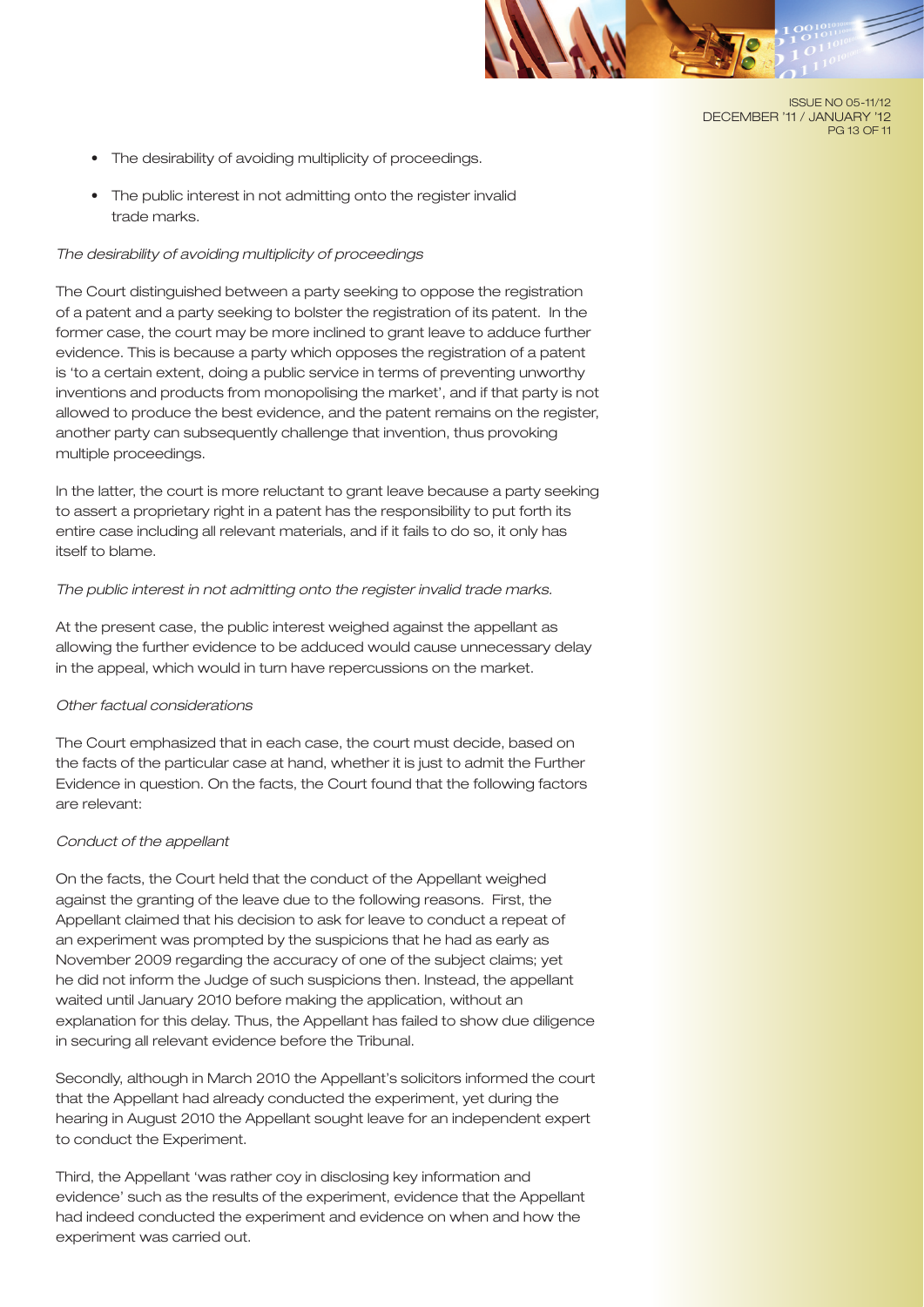

ISSUE NO 05-11/12 DECEMBER '11 / JANUARY '12 PG 14 OF 11

Hence, the Court commented that the Appellant has lacked forthrightness vis-à-vis the Court and failed to exercise reasonable diligence in securing all relevant evidence before the tribunal.

## *Prejudice against the Respondent*

The Court accepted the Respondent's submission that allowing the Appellant to adduce further evidence at this late stage would be prejudicial against the Respondent because the Respondent no longer had the opportunity to develop its evidence differently. It would only be fair if the Respondent was given substantial leeway to re-run parts of its case, yet this would have the undesirable outcome of re-opening matters already dealt with by the court.

The Court however, stressed that not every application for leave to adduce further evidence in an appeal would be prejudicial against the Respondent – it will depend on the nature of the particular case, the decision under appeal, and the nature of the further evidence sought to be adduced.

The Court in *Martek Biosciences Corp* also noted the special character of patent proceedings – that a patent will affect not only the parties to the proceeding, but also the market at large. Thus, although Order 87A r 13 (2) Rules of Court seems to give the court an unfettered discretion to allow further evidence to be adduced, subsequent courts are likely to strive for consistency and follow the factors set out in *Martek Biosciences Corp*.

# DEVELOPMENTS

Singapore, together with 7 other countries, signed the Anti-Counterfeiting Trade Agreement in Tokyo on 1 October 2011. The European Union, Mexico and Switzerland will sign the agreement later. ACTA will come into force after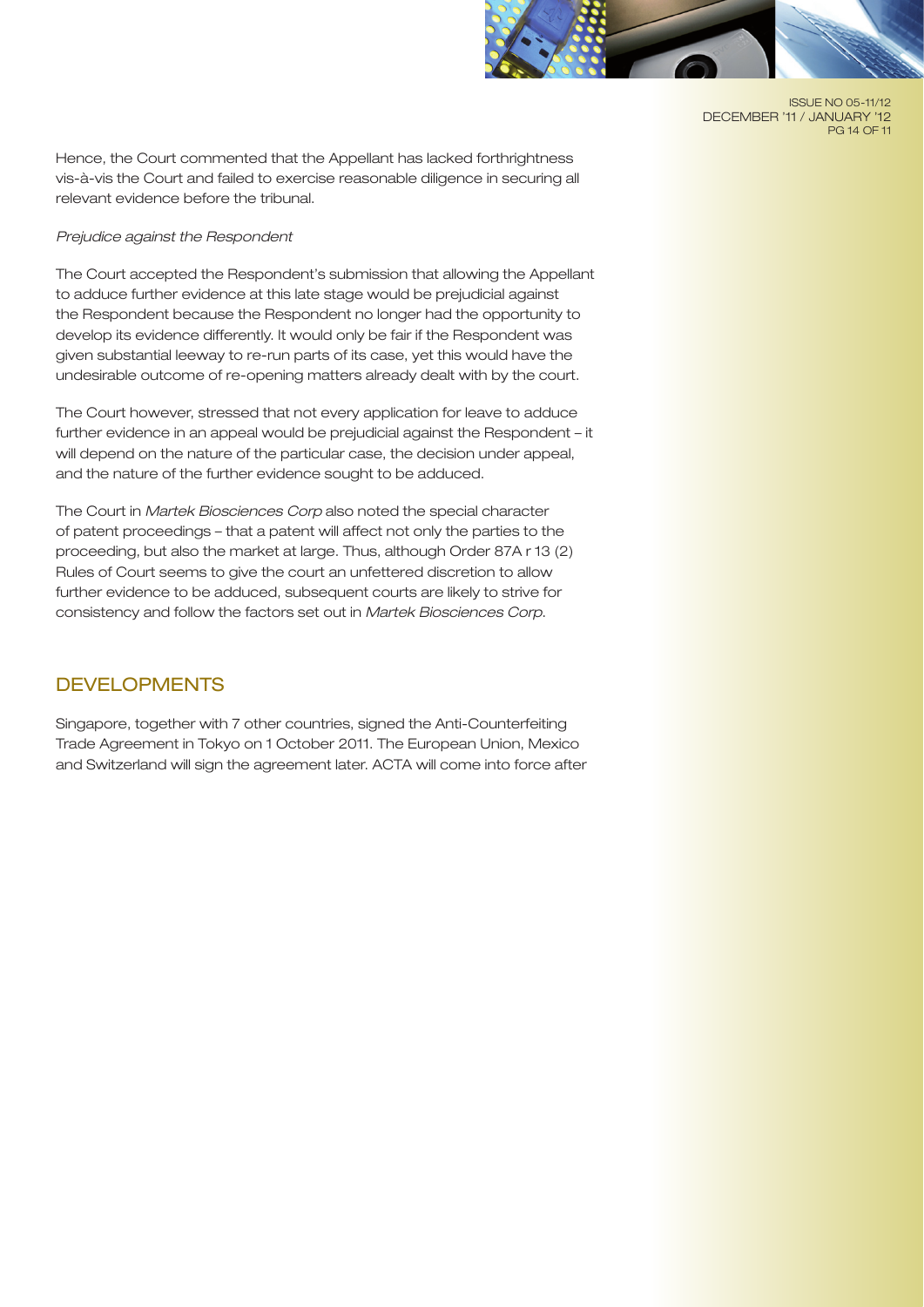#### ISSUE NO 05-11/12 DECEMBER '11 / JANUARY '12 PG 15 OF 11

at least six parties have ratified the agreement.

Singapore's Ministry of Law said that ACTA represents a significant achievement in the global fight against infringement of intellectual property rights and in particular, the increase in global counterfeiting and piracy. Key elements of ACTA include more border measures, stronger civil and criminal liability regimes and additional provisions for copyright protection in the digital environment.

 ACTA is viewed by many as the most important global intellectual property agreement concluded in more than a decade. Despite its name, ACTA is not limited to provisions counterfeiting activities. ACTA in fact covers all intellectual property rights included in the World Trade Organization's Trade-Related Aspects of Intellectual Property Rights Agreement (TRIPS) and includes important new obligations in the area of copyright.

## Tax incentives IP expenses

A government scheme designed to stimulate R&D was passed by Parliament late 2010. Called the Productivity and Innovation Credit scheme, significant tax deductions for IP expenses including registration of and acquisition expenses related to IP will be allowed from 2011 to 2015.

For small and medium-sized enterprises, enhanced deduction of registration or acquisition costs of 150% of up to S\$300,000 of qualifying expenditure over and above the current 100% tax deduction for each of these 2 categories of IP activities may be claimed. There is also a cash-grant component, where eligible businesses have the option of converting up to 7% of their deductions into cash payout in each of the three years of assessment.

## Cooperation between USPTO, JPO and OHIM

A Memorandum of Cooperation was signed on 15 December 2010 among the Intellectual Property of Singapore (IPOS), the United States Patent and Trademark Office (USPTO), the Japan Patent Office (JPO) and the Office for Harmonization of the Internal Market (OHIM) to validate an agreed list of goods and services acceptable or otherwise in the 4 jurisdictions. USPTO, JPO and OHIM are collectively known as the Trilateral Partners.

This Trilateral List of goods and services expands the Nice Classification administered by the World Intellectual Property Organization (WIPO) and facilitates consistency and harmonization in the classification of goods and services internationally. The advantage for trade mark applicants is there will be more certainty in the acceptability of the classification of goods and services for applications to these offices. Generally, applicants filing for trade mark protection in 2 or more of these jurisdictions would be able to rely on the same set of goods and services in the applications, thus saving time and costs.

At present, IPOS is also looking to incorporate the acceptable entries in the Trilateral List into the "Search and Pick" online facility for the classification of goods and services - a result of collaboration between IPOS and IP Australia.

# DATA PROTECTION LAW EXPECTED IN 2012

Singapore's Minister for Information, Communications and the Arts announced in Parliament in February 2011 that a new data protection bill will